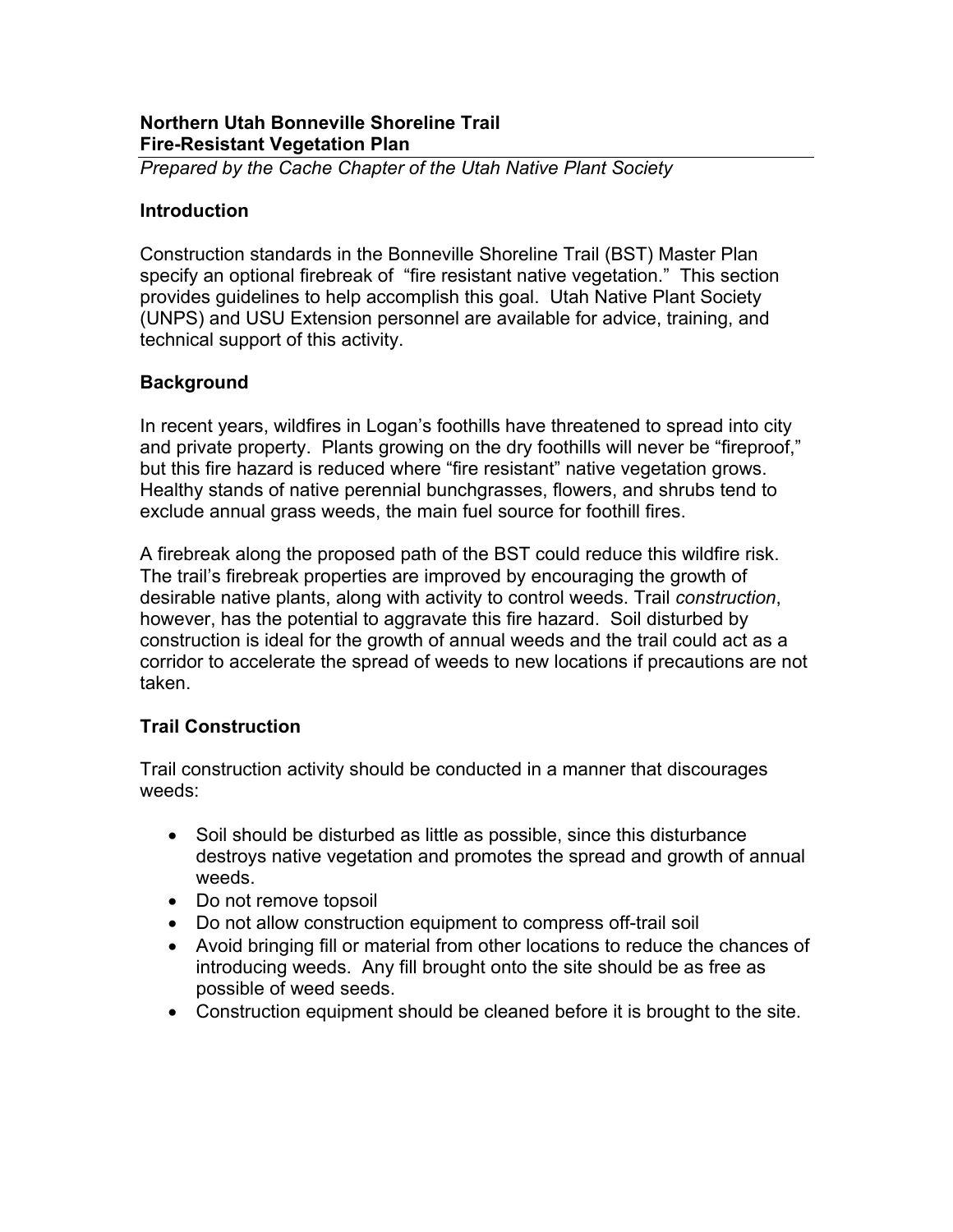## **Revegetation**

Similarly, revegetation activities in firebreaks or trail areas should follow these basic guidelines:

- Revegetation activity should disturb the soil as little as possible to inhibit weeds. Areas along the trail can be over-seeded with desirable plant species *without* disturbing existing native perennial vegetation. Container plants can be transplanted along the trail in a similar fashion.
- Planting should be done at an appropriate time, usually in fall or late winter, using established protocols under the supervision of experienced planters.
- Planted areas should be monitored for plant survival and weed growth during the first growing season. Spot replanting or weeding may be necessary.

### **Recommended Plant Species**

An inventory of existing native vegetation will be used to identify locally native perennial bunchgrasses, flowers and shrubs with "fire resistant" qualities. This list will be developed by UNPS volunteers and maintained on the website of the Intermountain Herbarium at USU, http://herbarium.usu.edu.

The BST plant list has not yet been fully developed. However, the following list is provided as an initial example of recommended plant species for revegetation:

Agropyron dasystachyum (Thickspike Wheatgrass) Agropyron smithii (Western Wheatgrass) Agropyron spicatum (Bluebunch Wheatgrass) Artemisia tridentata vaseyana (Mountain Big Sagebrush) Balsamhorriza sagittata (Arrowleaf Balsamroot) Elymus cinereus (Basin Wildrye) Hedysarum boreale (Utah Sweetvetch) Linum lewisii (Lewis Flax) Penstemon cyananthus (Wasatch Penstemon) Purshia tridentata (Antelope Bitterbrush) Rhus trilobata (Squawbush Sumac)

This list is based on UNPS work with the BST near Provo. These plants should also be appropriate for northern BST locations. Please refer to the list at http://herbarium.usu.edu for final recommendations. Factors of soil type and aspect (sun exposure) also should be considered when choosing plant species for revegetation.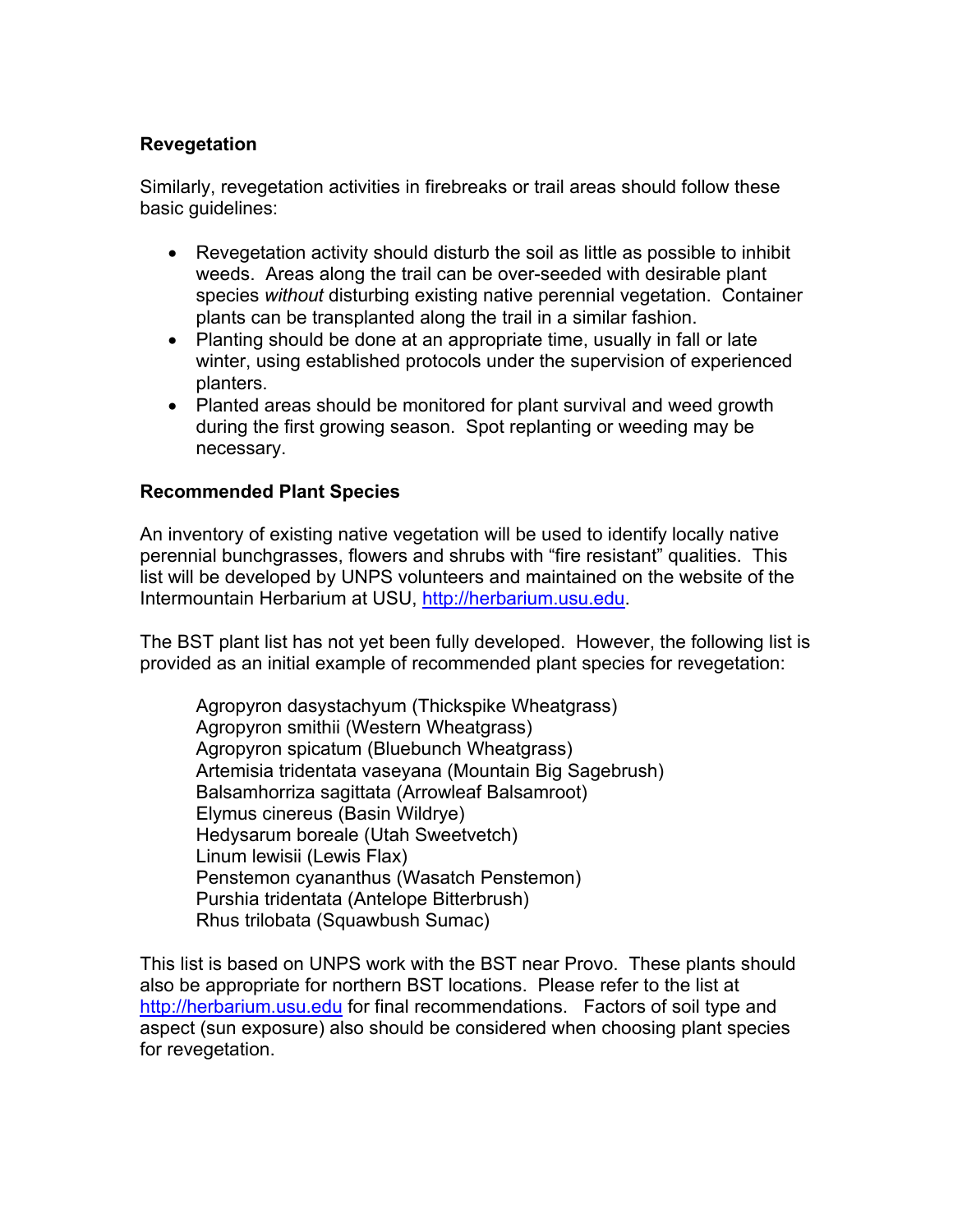### **Weed Control**

The most critical time to control weeds, annual or other, is during the first three years after revegetation. Native perennials expend much effort at this time to develop extensive root systems and *cannot establish themselves* if weeds are allowed to compete for scarce resources. Plans for regular weed control should be built into BST/firebreak construction activities.

Weed control should consist of spot control for weeds of concern that are identified during the inventory. This can consist of weed-whipping or mowing to reduce seed set, hand-pulling or grubbing, mechanical treatment (e.g., tillage) and/or herbicide treatment, depending on weeds present.

#### **Plant Sources**

Many Utah native plants and seeds are available commercially. Care must be taken to obtain revegetation materials from reliable sources which *do not add annual grass seeds or other fillers* to their seed mixes. Many wholesale seed companies are also willing to mix custom blends at no extra charge, thus giving the project managers a fine degree of control over what species are planted. The UNPS maintains a partial list of local suppliers of Utah native plants and seeds on its website, www.unps.org.

The *best* seed source, however, is existing local vegetation. These endemic plants are already adapted to the site and produce seeds which will have more successful germination. Using seeds from local sources also maintains the genetic diversity of the plant populations. Seeds can be collected from desirable trailside plants for direct planting or for propagation and subsequent transplanting from containers.

Should container plant propagation be considered for trail revegetation, there are local resources available. The UNPS Cache Chapter and USU Cache County Extension sponsor an annual workshop which has already trained dozens of community members in Utah native plant propagation techniques. These workshops, given suitable resources, could be expanded to provide plants for the BST in an affordable, community-based effort.